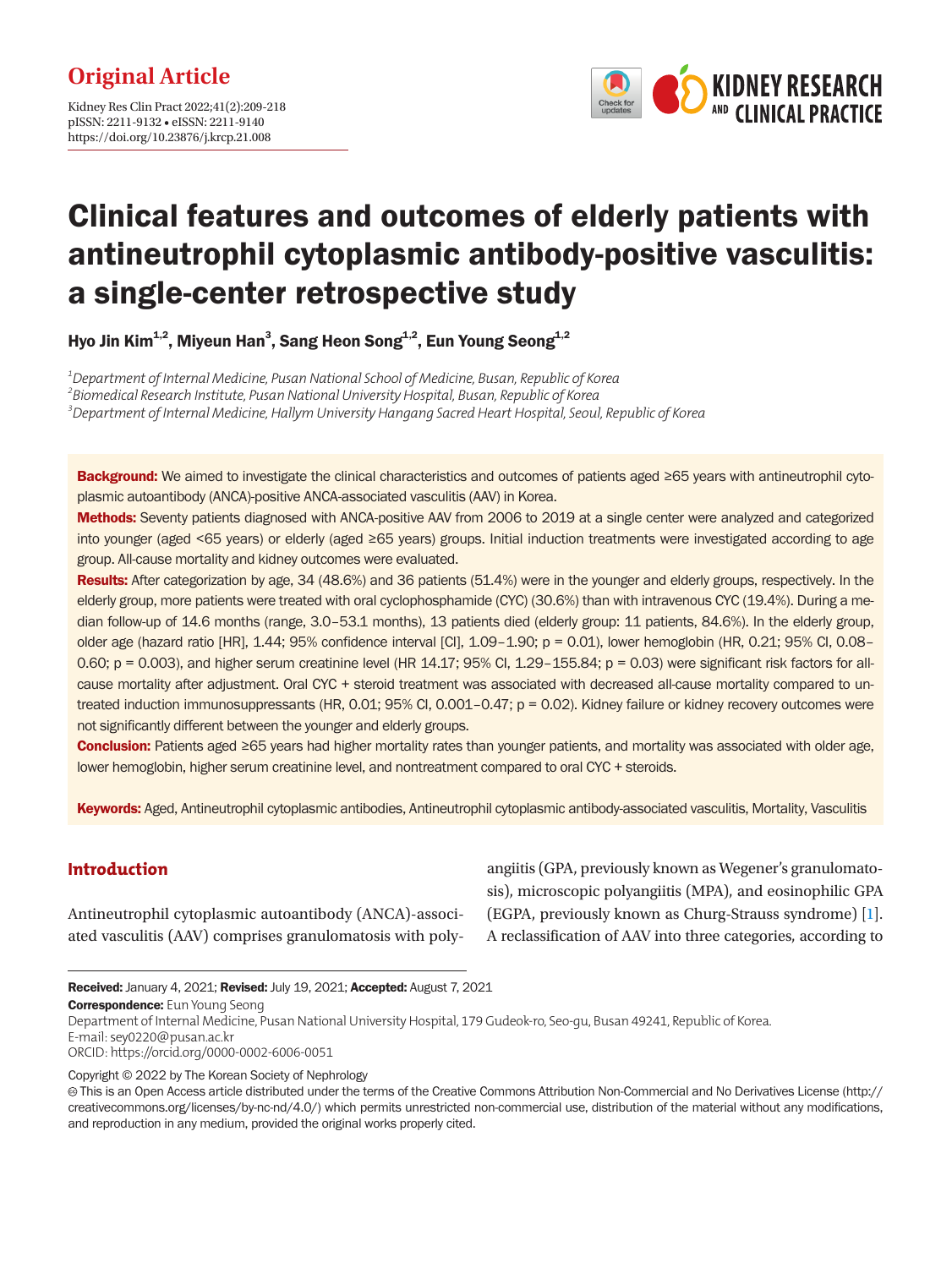the presence of ANCA, was recently suggested as follows: myeloperoxidase (MPO)-ANCA, proteinase 3 (PR3)-AN-CA, and ANCA-negative vasculitis [\[2](#page-8-1)]. In patients with AAV, renal involvement can often present as rapidly progressive glomerulonephritis (GN), and the upper or lower respiratory tract and the peripheral nervous system may be involved as extrarenal manifestations. Although AAV also occurs in younger patients, it presents more commonly in elderly patients. The peak age of AAV incidence is between 65 and 74 years  $[3-6]$  $[3-6]$ . In a study of 430 Chinese patients aged ≥65 years who underwent renal biopsy, AAV (44%) was the leading cause of secondary GN [\[7\]](#page-9-1). In a recent study in Korea, AAV was more prevalent in those aged ≥65 years compared to those aged <65 years  $(3.9\% \text{ vs. } 0.3\%)$  [\[8](#page-8-3)].

Substantial morbidity and mortality occur with AAV, especially in elderly patients. In addition, rapidly progressive GN requires prompt diagnosis and the early initiation of adequate treatment. Although AAV predominantly affects older patients, appropriate treatment strategies have not been established clearly, and it is unclear whether the benefits of immunosuppressants surpass the risks. The Kidney Disease: Improving Global Outcomes (KDIGO) guidelines recommend reducing the cyclophosphamide (CYC) dose in patients over 60 years old [\[9\]](#page-9-2). Data on the clinical characteristics and outcomes of elderly patients with AAV are scarce, especially in Asia. Therefore, this study aimed to investigate the demographic factors, treatments, and clinical outcomes of patients with AAV in Korea and to compare the characteristics of AAV among elderly and young patients.

## **Methods**

## **Study design and subjects**

The study reviewed patients that were ANCA-positive (MPO/P-ANCA or PR3/C-ANCA) at Pusan National University Hospital from 2006 to 2019. We excluded patients who were ANCA-positive because of non-vasculitis conditions, such as inflammatory bowel disease, primary sclerosing cholangitis, systemic lupus, idiopathic pulmonary fibrosis, and endocarditis. After excluding patients who were ANCA-positive due to non-vasculitis conditions, AAV was diagnosed with findings of necrotizing vasculitis in AN-CA-positive patients who underwent biopsy. Patients who could not undergo a biopsy were diagnosed via physician

The study was approved by the Institutional Review Board of Pusan National University Hospital (No. H-2008- 002-093), which waived the requirement for informed patient consent because of the retrospective design of the study. All clinical investigations were in accordance with the Declaration of Helsinki.

## **Clinical data collection and laboratory measurements**

The following data were retrospectively collected by reviewing the medical charts of patients: age, sex, ANCA specificity, diagnosis date, comorbidities, organ involvement, laboratory findings, induction treatment type, and initial dialysis dependency. ANCA was determined using an indirect immunofluorescence assay for P-ANCA and/ or C-ANCA or enzyme-linked immunosorbent assay (ELI-SA) for MPO and/or PR3. ANCA testing was performed according to the manufacturer's instructions. The indirect immunofluorescence assay was performed using an Immco ANCA kit (Immco Diagnostics, Inc., Buffalo, NY, USA). MPO and/or PR3 was measured using a ZEUS ELISA kit (ZEUS Scientific, Inc., Branchburg, NJ, USA) at the Seoul Clinical Laboratories (Yongin, Korea) until January 20, 2013. An ORGENTEC ELISA kit (ORGENTEC Diagnostika GmbH, Mainz, Germany) was used at our hospital after January 21, 2013. The date of AAV diagnosis was defined as the day of the first positive ANCA test result. Organ involvement, including the kidney, lung, skin, ear, nose, and throat (ENT), nerve, and gastrointestinal tract, was determined. Organ involvement was evaluated from the patients' medical history, laboratory findings, radiographic images, and expert judgment. Kidney involvement was defined as urinary abnormalities, such as hematuria or proteinuria, or by kidney biopsy results that showed (1) no evidence of immune-complex deposition in immunofluorescence staining and electron microscopic examination, and (2) evidence of glomerular crescent but no other explainable pathologic diagnosis, such as lupus nephritis or immunoglobulin A nephropathy. Lung involvement was defined as a lung nodule, cavitation, lung fibrosis, pulmonary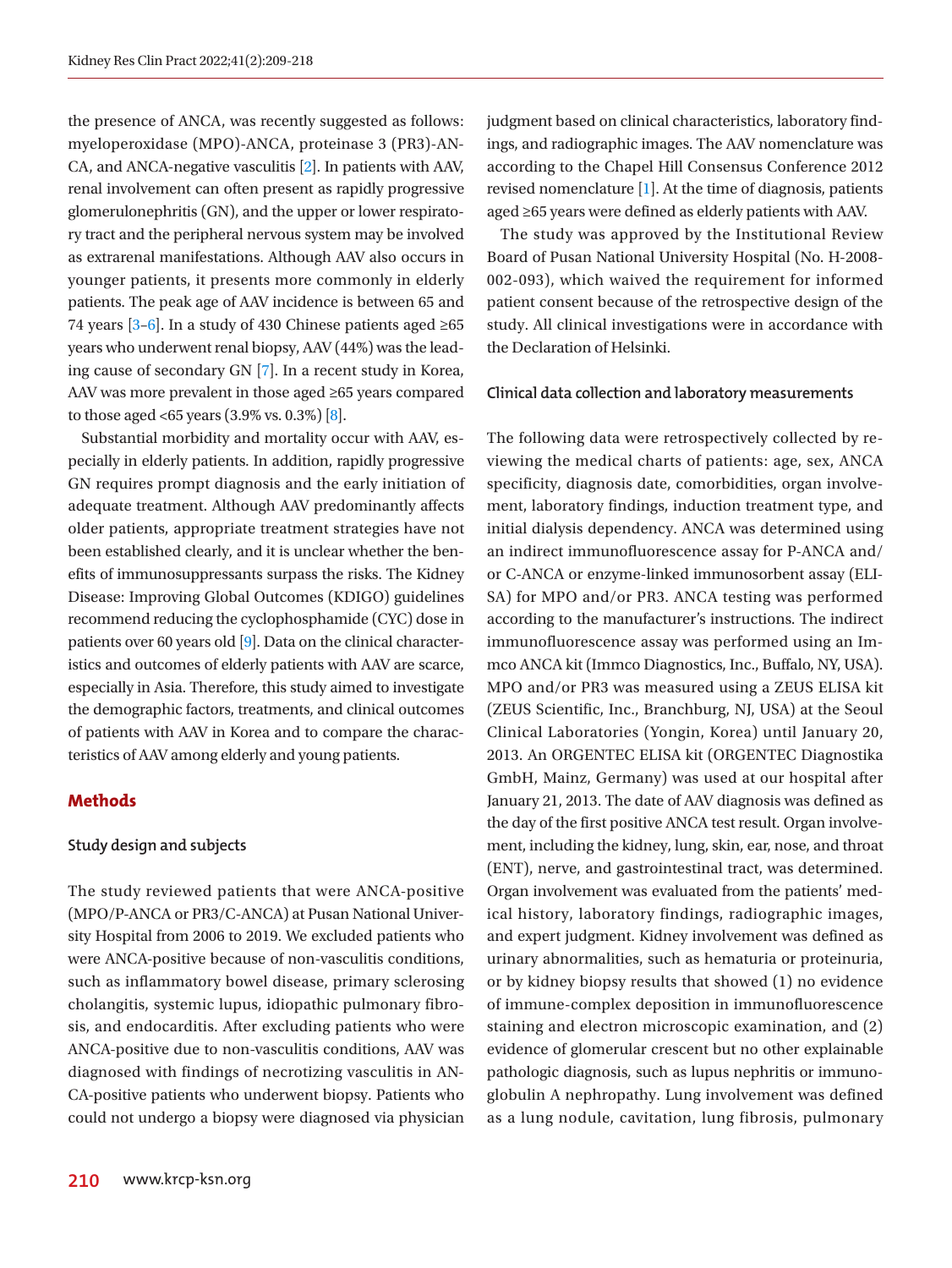hemorrhage, history of interstitial lung disease, and so on. Skin involvement was defined as purpura, skin ulcer, cutaneous nodule, and so on. ENT involvement was defined as rhinitis, sinusitis, septal perforation, nasal collapse, and so on. Nerve involvement was defined as peripheral neuropathy, mononeuritis multiplex, results of a nerve conduction study and electromyography, and so on. Gastrointestinal tract involvement was defined as bloody diarrhea, ischemic abdominal pain, and so on. The laboratory values reported closest to the date of AAV diagnosis were used for the analysis. Serum creatinine was measured using isotope dilution mass spectrometry (IDMS) reference method [\[10](#page-9-0)]. The estimated glomerular filtration rate at the time of AAV diagnosis was calculated using the abbreviated four-variable Modification of Diet in Renal Disease Study equation [\[11\]](#page-9-3), using IDMS-traceable serum creatinine assay. Severe proteinuria and hematuria were defined as ≥3+ on the dipstick urine test and >100 red blood cells per high-power field in a urine microscopy examination, respectively. The protein quantitation values were investigated in patients with random urinary protein-to-creatinine ratio (UPCR) (g/g) values. Induction treatments were categorized as intravenous CYC + steroids, oral CYC + steroids, steroids only, others (rituximab or mycophenolate mofetil + steroids), or untreated. The usual induction treatment dose was as follows: intravenous CYC 500–750 mg/month, oral CYC 1.0-2.0 mg/kg/day with adjustment based on age and kidney function, starting with oral prednisolone 1 mg/kg/day and then taper down, rituximab 375 mg/m<sup>2</sup>, or mycophenolate mofetil 500 mg twice a day. Pulse steroids or plasma exchange treatment were also investigated. The pulse steroid dose was usually methylprednisolone 500–1,000 mg for 3 days. Dosage was adjusted according to the clinical judgment of the physician. Patients with severe kidney injury requiring dialysis at the time of AAV diagnosis were defined as having initial dialysis dependency.

#### **Outcomes**

Patients were followed up until April 2020. The primary outcome of the present study was all-cause death during the follow-up period. Causes of death were also investigated. The secondary outcome was kidney failure or kidney recovery. Kidney failure was defined as the need for maintenance dialysis in patients who did not require dialysis at

the time of AAV diagnosis. In patients with initial dialysis dependency, kidney recovery with the cessation of dialysis was defined as a kidney outcome.

#### **Statistical analyses**

Continuous variables are presented as means ± standard deviations and were compared using t tests. Non-normally distributed variables are expressed as the medians (interquartile ranges) and were compared using the Mann-Whitney U test. Categorical variables were analyzed using the chi-square test or Fisher exact test, and the results are presented as frequencies and percentages. Log transformation was used to normalize variables with a skewed distribution. The Kaplan-Meier method was used to evaluate patient survival and kidney failure outcome, and statistical significance was determined using the log-rank test. Cox proportional hazards regression analyses were conducted. In the multivariable analysis, clinically relevant variables were chosen as covariates according to previous studies [8,[12](#page-9-4)[,13\]](#page-9-5). The logarithm of serum creatinine was used in the Cox regression analyses. The results are presented as hazard ratios (HRs) and 95% confidence intervals (CIs). The p-values of <0.05 were considered statistically significant. All analyses were conducted using SPSS version 20.0 (IBM Corp., Armonk, NY, USA).

#### **Results**

#### **Baseline clinical characteristics of the patients**

Seventy patients diagnosed with ANCA-positive AAV were analyzed. [Table 1](#page-3-0) presents the characteristics of all patients at baseline and after categorization by age. The mean age of patients was  $62.8 \pm 13.3$  years and  $64.3\%$  were male. For ANCA-specific types, 52 (74.3%), 15 (21.4%), and three of the patients (4.3%) were MPO/P-ANCA, PR3/C-ANCA, and double-positive, respectively. The kidneys (70.0%) and lungs (70.0%) were the organs most commonly involved. The initial serum creatinine was 2.0 mg/dL (0.9–5.2 mg/ dL). Eighteen (25.7%) and 25 patients (35.7%) had severe proteinuria and hematuria, respectively. The UPCR measured in 56 patients was 1.6  $g/g$  (0.8–3.8  $g/g$ ). Among patients with renal involvement, 33 patients underwent kidney biopsy. The specific results of the kidney biopsy are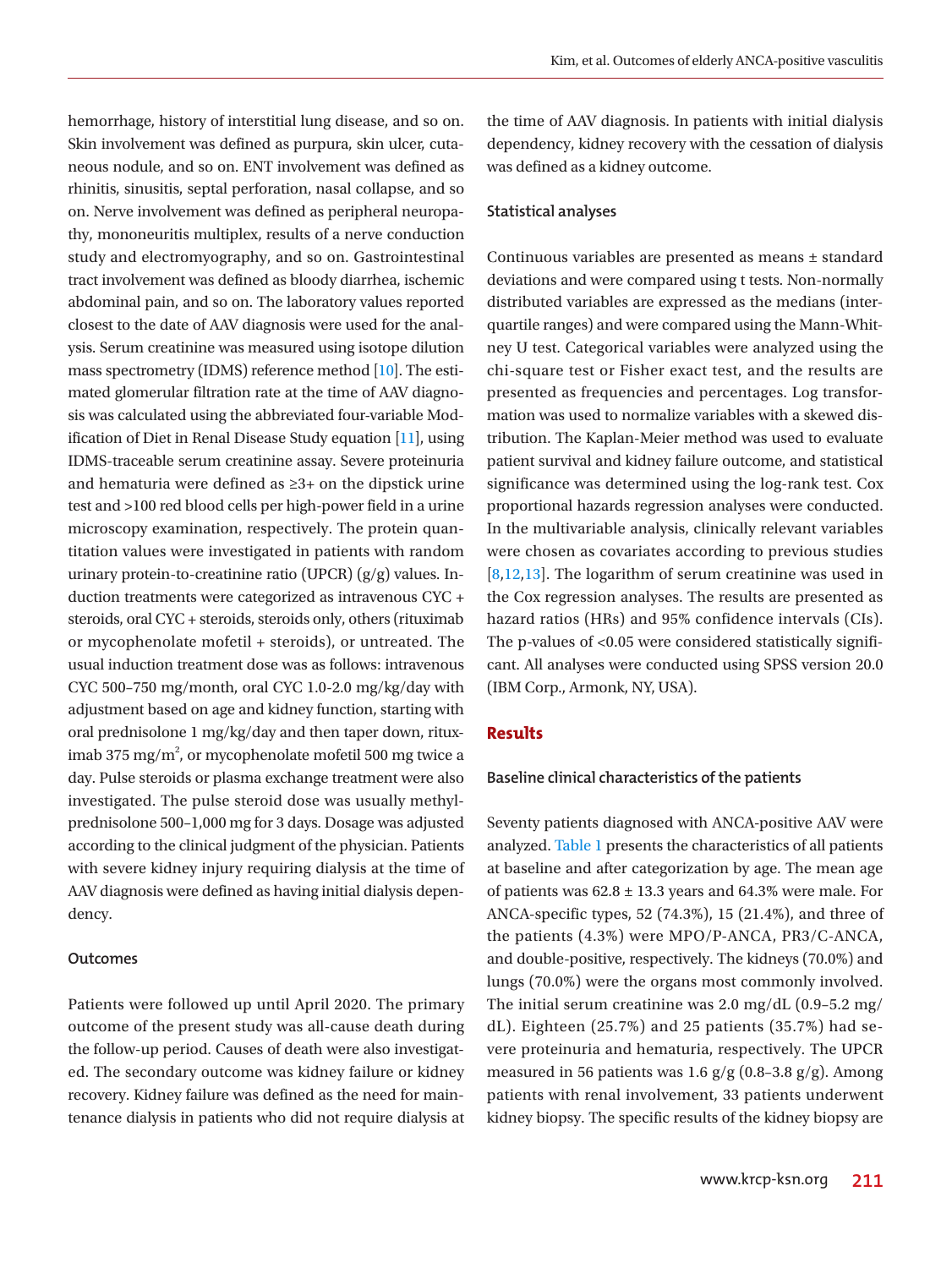<span id="page-3-0"></span>Table 1. Baseline clinical characteristics and initial treatment of patients with ANCA-positive AAV

| Characteristic                     | Total               | Younger group      | Elderly group      | p-value |
|------------------------------------|---------------------|--------------------|--------------------|---------|
| No. of patients                    | 70                  | 34                 | 36                 |         |
| Age (yr)                           | $62.8 \pm 13.3$     | $52.9 \pm 12.0$    | $72.2 \pm 5.4$     | < 0.001 |
| Male sex                           | 45 (64.3)           | 23 (67.6)          | 22(61.1)           | 0.57    |
| Comorbidities                      |                     |                    |                    |         |
| Diabetes mellitus                  | 20 (28.6)           | 12(35.3)           | 8(22.2)            | 0.23    |
| Hypertension                       | 24 (34.3)           | 11(32.4)           | 13(36.1)           | 0.74    |
| ANCA subtype                       |                     |                    |                    | 0.16    |
| MPO/P-ANCA                         | 52 (74.3)           | 23 (67.6)          | 29 (80.6)          |         |
| PR3/C-ANCA                         | 15(21.4)            | 8(23.5)            | 7(19.4)            |         |
| Double-positive                    | 3(4.3)              | 3(8.8)             | O(0)               |         |
| Organ involvement                  |                     |                    |                    |         |
| Kidney                             | 49 (70.0)           | 23(63.6)           | 26(72.2)           | 0.68    |
| Lung                               | 49 (70.0)           | 22(64.7)           | 27 (75.0)          | 0.35    |
| Skin                               | 14(20.0)            | 8(23.5)            | 6(16.7)            | 0.47    |
| <b>ENT</b>                         | 21(30.0)            | 12(35.3)           | 9(25.0)            | 0.35    |
| Nerve                              | 22(31.4)            | 11(32.4)           | 11(30.6)           | 0.87    |
| Gastrointestinal                   | 2(2.9)              | 1(2.9)             | 1(2.8)             | 0.97    |
| Laboratory findings                |                     |                    |                    |         |
| WBC $(\times 10^3/\text{mm}^3)$    | $11,759 \pm 6,466$  | $11,803 \pm 7,147$ | $11,718 \pm 5,853$ | 0.96    |
| Platelet $(x10^3/mm^3)$            | $287 \pm 120$       | $293 \pm 120$      | $282 \pm 122$      | 0.73    |
| Hemoglobin (g/dL)                  | $10.0 \pm 2.1$      | $10.6 \pm 2.5$     | $9.4 \pm 1.6$      | 0.02    |
| Albumin (g/dL)                     | $3.1 \pm 0.7$       | $3.3 \pm 0.7$      | $2.9 \pm 0.6$      | 0.02    |
| Total cholesterol (mg/dL)          | $149.5 \pm 51.5$    | $161.3 \pm 46.1$   | $138.4 \pm 54.5$   | 0.08    |
| CRP (mg/L)                         | $3.3(0.8 - 7.2)$    | $1.3(0.4 - 5.4)$   | $4.8(1.8 - 11.4)$  | 0.004   |
| BUN (mg/dL)                        | $31.3(16.9 - 56.3)$ | 24.8 (13.1-50.0)   | 38.9 (19.5-62.7)   | 0.25    |
| Creatinine (mg/dL)                 | $2.0(0.9-5.2)$      | $1.5(0.8 - 5.1)$   | $2.5(0.9 - 5.2)$   | 0.64    |
| eGFR (mL/min/1.73 m <sup>2</sup> ) | 29.6 (10.6-88.0)    | 47.5 (12.3-107.7)  | 24.6 (10.1-73.2)   | 0.39    |
| Severe proteinuria <sup>ª</sup>    | 18(25.7)            | 10(29.4)           | 8(22.2)            | 0.49    |
| Severe hematuria <sup>ª</sup>      | 25(35.7)            | 10(29.4)           | 15(41.7)           | 0.29    |
| UPCR $(g/g)^b$                     | $1.6(0.8 - 3.8)$    | $1.4(0.8-3.6)$     | $1.7(0.9-4.0)$     | 0.85    |
| Induction treatment                |                     |                    |                    | 0.11    |
| Intravenous CYC + steroids         | 19(27.1)            | 12(35.3)           | 7(19.4)            |         |
| Oral CYC + steroids                | 15(21.4)            | 4(11.8)            | 11(30.6)           |         |
| Steroids only                      | 23 (32.9)           | 14 (41.2)          | 9(25.0)            |         |
| Others <sup>c</sup>                | 3(4.3)              | 1(2.9)             | 2(5.6)             |         |
| Untreated                          | 10(14.3)            | 3(8.8)             | 7(19.4)            |         |
| Plasmapheresis                     | 5(7.1)              | 3(8.8)             | 2(5.6)             | 0.60    |
| Pulse steroids                     | 35(50.0)            | 18 (52.9)          | 17 (47.2)          | 0.63    |
| Initial dialysis dependency        | 22 (31.4)           | 9(26.5)            | 13(36.1)           | 0.39    |

Data are expressed as number only, mean ± standard deviation, number (%), or median (interquartile range). Younger group, aged <65 years; elderly group, aged ≥65 years.

AAV, ANCA-associated vasculitis; ANCA, antineutrophil cytoplasmic antibody; BUN, blood urea nitrogen; CRP, C-reactive protein; CYC, cyclophosphamide; eGFR, estimated glomerular filtration rate; ENT; ear, nose, and throat; MPO, myeloperoxidase; PR3, proteinase 3; UPCR, urinary protein-to-creatinine ratio; WBC, white blood cells.

<sup>a</sup>Severe proteinuria and hematuria were defined as dipstick urine protein ≥3+ and urine red blood cells ≥100/high-power field, respectively. <sup>b</sup>Measured only in 56 patients. <sup>c</sup>Rituximab or mycophenolate mofetil + steroids.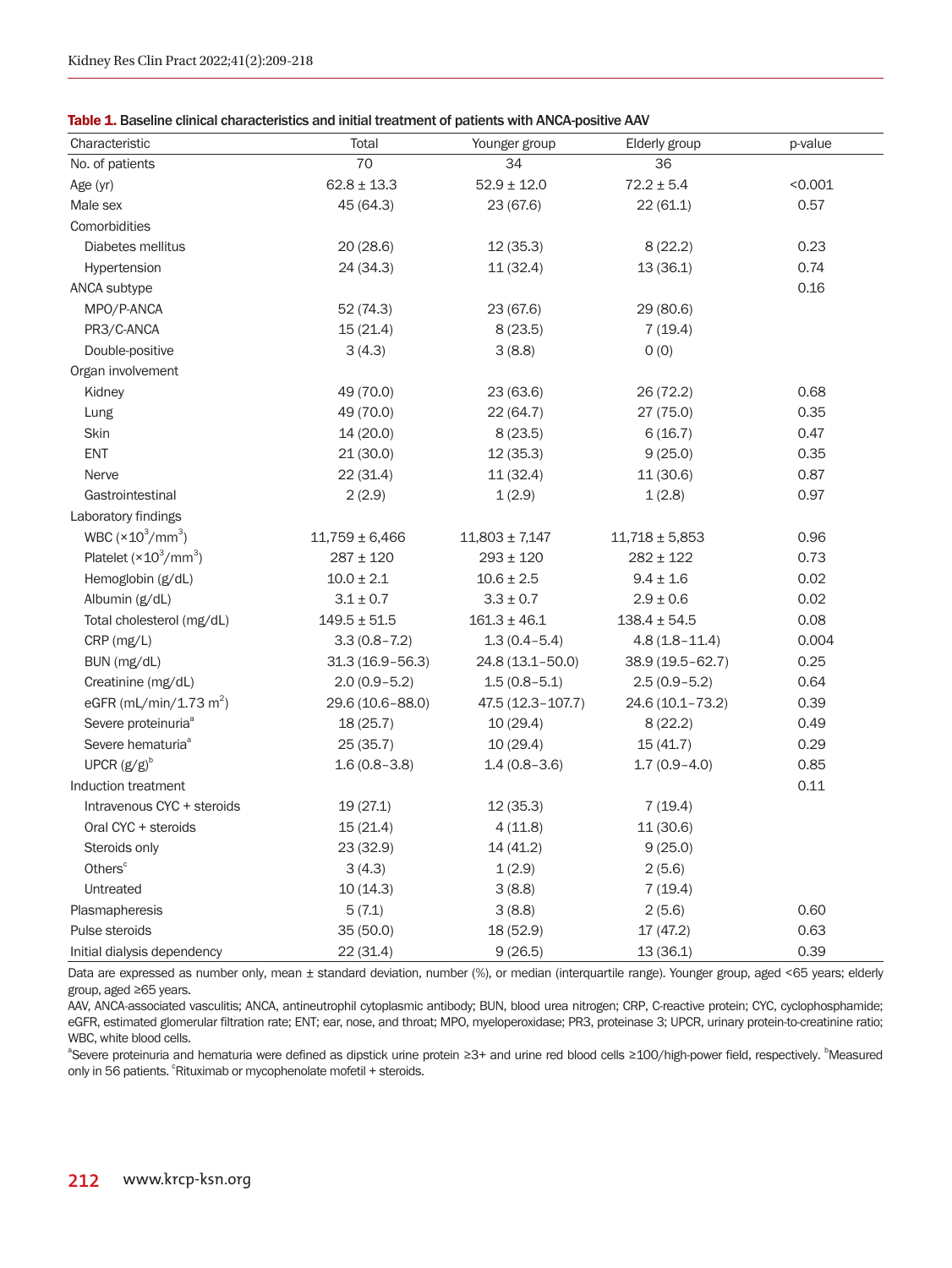in [Supplementary Table 1](https://www.krcp-ksn.org/upload/media/j-krcp-21-008suppl1.pdf) (available online). After categorizing patients by age, 34 (48.6%) and 36 (51.4%) were in the younger and elderly groups, respectively. The number of patients by diagnosis year according to age groups is shown in [Supplementary Fig. 1](https://www.krcp-ksn.org/upload/media/j-krcp-21-008suppl2.pdf) (available online). More patients were diagnosed with AAV between 2013 and 2019 than between 2006 and 2012, and more of these patients were elderly. The mean age of the elderly group was 72.2 ± 5.4 years. Ten patients (14.3%) were above 75 years old, and the oldest patient was 83 years old. Comorbidities such as diabetes mellitus and hypertension were similar between the age groups. In the elderly group, MPO/P-ANCA was noted in 80.6% of patients. Hemoglobin ( $p = 0.015$ ) and serum albumin ( $p = 0.019$ ) were significantly lower and C-reactive protein  $(p = 0.004)$  was significantly higher in the elderly group compared with the younger group. The baseline kidney function which was evaluated using serum creatinine values within 6 months was available only in 45 patients (64.3%), with 22 (64.7%) in the younger group and 23 (63.9%) in the elderly group. The baseline serum creatinine was  $0.90 \text{ mg/dL}$  (0.75–1.20 mg/dL), and the values were similar between the younger (0.93 mg/dL [0.75–1.21 mg/ dL]) and elderly  $(0.90 \text{ mg/dL} [0.70-1.20 \text{ mg/dL}])$  groups  $(p$ > 0.99). The changes in serum creatinine between baseline and the time of diagnosis are shown in [Supplementary Fig.](https://www.krcp-ksn.org/upload/media/j-krcp-21-008suppl3.pdf)  [2](https://www.krcp-ksn.org/upload/media/j-krcp-21-008suppl3.pdf) (available online). Initial dialysis dependency was noted in 22 patients (31.4%) and was not significantly different between the younger (26.5%) and elderly (36.1%) groups  $(p = 0.39)$ . Nineteen patients received conventional hemodialysis and three patients received continuous renal replacement therapy (CRRT). Two of three patients who received CRRT had lung hemorrhage. The cause of dialysis at the time of diagnosis included active AAV ( $n = 19$ ) and infection  $(n = 3)$ .

#### **Initial induction treatment**

Initial induction treatments were as follows: intravenous  $CYC +$  steroids  $(27.1\%)$ , oral  $CYC +$  steroids  $(21.4\%)$ , steroids only (32.9%), others (4.3%), and untreated (14.3%) [\(Table 1](#page-3-0)). Pulse steroid therapy was administered to 50% of patients. More patients were treated with intravenous CYC (35.3%) than with oral CYC (11.8%) in the younger group. In contrast, more patients were treated with oral CYC (30.6%) than with intravenous CYC (19.4%) in the elderly

group. Overall, 19.4% of patients in the elderly group were untreated (vs. 8.8% in the younger group). In the elderly group, the untreated group tended to be slightly older than the treated group, but this was not statistically significant  $(74.1 \pm 5.8 \text{ years vs. } 71.7 \pm 5.3 \text{ years}, p = 0.23)$ . The numbers of patients treated with plasmapheresis and pulse steroids were similar between the younger and elderly groups.

#### **All-cause mortality**

Mortality outcomes are shown in [Table 2](#page-4-0). The median follow-up duration was 14.6 months (3.0–53.1 months). During the follow-up period, 13 patients (18.6%) died: two (5.9%) in the younger group (follow-up duration, 28.5 months [6.9–92.3 months]) and 11 (30.6%) in the elderly group (follow-up duration, 6.0 months [1.6–23.3 months]). Infection (61.5%) was the major cause of death, and all the patients that died had pneumonia. The number of deaths was significantly higher in the elderly group than in the younger group, and the major cause of death in the elderly group was infection (54.5%). In the elderly group, three out of seven patients who did not receive initial induction treatment died, in all of these the cause was pneumonia and all died within 75 days. [Fig. 1](#page-5-0) presents the Kaplan-Meier curves for all-cause mortality according to age group. The elderly group showed a significantly lower survival rate than the younger group ( $p = 0.005$ ). The 2-year survival rate was 94% in the younger group and 64% in the elderly group. The Cox regression analysis for all-cause mortality in all the patients and the elderly patients is presented in [Table 3](#page-5-1).

<span id="page-4-0"></span>Table 2. Mortality outcomes and cause of death according to age group

| Outcome                     | Total                       | Younger<br>group | Elderly<br>group | p-value |
|-----------------------------|-----------------------------|------------------|------------------|---------|
| No. of participants         | 70                          | 34               | 36               |         |
| Death <sup>a</sup>          | 13 (18.6) 2 (5.9) 11 (30.6) |                  |                  | 0.008   |
| Cause of death <sup>b</sup> |                             |                  |                  | 0.69    |
| Active vasculitis           | $1(7.7)^{c}$                | O(0)             | 1(9.1)           |         |
| Infection                   | $8(61.5)^d$ 2 (100)         |                  | 6(54.5)          |         |
| Cardiovascular disease      | 2(15.4)                     | O(0)             | 2(18.2)          |         |
| Others                      | $2(15.4)^e$ 0(0)            |                  | 2(18.2)          |         |

Data are expressed as number only,  $^{\circ}$ number (% of patients), or  $^{\circ}$ number (% of total deaths).

Younger group, aged <65 years; elderly group, aged ≥65 years.

<sup>e</sup>Pulmonary hemorrhage. <sup>d</sup>All patients had pneumonia. <sup>e</sup>Gastrointes-<br>tinal bleeding or cancer.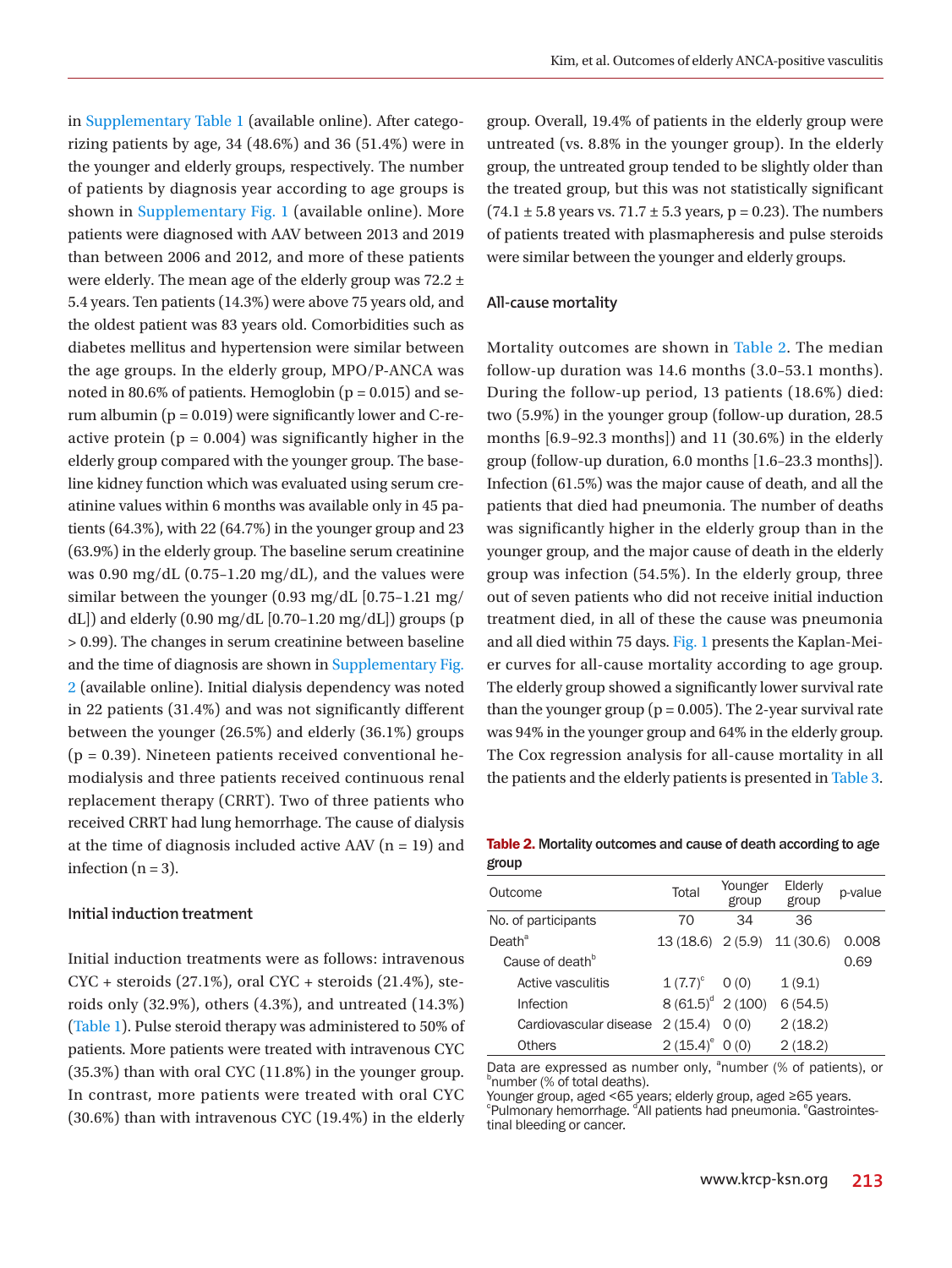<span id="page-5-0"></span>

Figure 1. All-cause mortality according to age group. The younger group was aged <65 years and the elderly group was aged ≥65 years. Elderly patients exhibited a significantly lower survival rate than younger patients ( $p = 0.005$ ).

<span id="page-5-2"></span>

Figure 2. Kidney failure outcomes rate according to age group. Forty-eight patients who did not require dialysis at the time of antineutrophil cytoplasmic antibody-associated vasculitis diagnosis were analyzed. The younger group was aged <65 years and the elderly group was aged ≥65 years. The cumulative kidney failure event rate was not significantly different according to age group (p  $= 0.201$ .

<span id="page-5-1"></span>Table 3. Multivariable Cox regression analysis for all-cause mortality in the entire study population and elderly patients with ANCA-positive AAV

| Variable                        | Total                           |                          |                                 | Age $\geq 65$ yr         |  |
|---------------------------------|---------------------------------|--------------------------|---------------------------------|--------------------------|--|
|                                 | HR (95% CI)                     | p-value                  | HR (95% CI)                     | p-value                  |  |
| Age (yr)                        | $1.31(1.12 - 1.52)$             | 0.001                    | $1.44(1.09 - 1.90)$             | 0.01                     |  |
| ANCA type                       |                                 |                          |                                 |                          |  |
| MPO/P-ANCA                      | Reference                       | $\overline{\phantom{a}}$ | Reference                       | ٠                        |  |
| PR3/C-ANCA                      | $2.44(0.58 - 10.23)$            | 0.22                     | $3.02(0.63 - 14.32)$            | 0.17                     |  |
| Double-positive                 | 15.72 (1.12-220.58)             | 0.04                     |                                 | $\overline{\phantom{a}}$ |  |
| Hemoglobin $(g/dL)$             | $0.31(0.17 - 0.58)$             | < 0.001                  | $0.21(0.08 - 0.60)$             | 0.003                    |  |
| Creatinine <sup>a</sup> (mg/dL) | $3.75(0.64 - 21.95)$            | 0.14                     | 14.17 (1.29 - 155.84)           | 0.03                     |  |
| Induction treatment             |                                 |                          |                                 |                          |  |
| Untreated                       | Reference                       |                          | Reference                       | $\overline{\phantom{a}}$ |  |
| Intravenous CYC + steroids      | $2.46(0.43 - 14.20)$            | 0.31                     | $2.89(0.30 - 28.05)$            | 0.36                     |  |
| Oral CYC + steroids             | $0.05(0.003 - 0.75)$            | 0.03                     | $0.01(0.0003 - 0.47)$           | 0.02                     |  |
| Steroids only                   | $0.60(0.12 - 3.08)$             | 0.54                     | $0.21(0.03 - 1.77)$             | 0.15                     |  |
| Others <sup>b</sup>             | $1.81 \times 10^{-6}$ (0.00-NA) | 0.99                     | $4.08 \times 10^{-7}$ (0.00-NA) | 0.99                     |  |

AAV, ANCA-associated vasculitis; ANCA, antineutrophil cytoplasmic antibody; CI, confidence interval; CYC, cyclophosphamide; HR, hazard ratio; MPO, myeloperoxidase; PR3, proteinase 3; NA, not available

<sup>a</sup>Log transformation of serum creatinine. <sup>b</sup>Rituximab or mycophenolate mofetil + steroids.

In the multivariable Cox regression analysis, older age (HR, 1.31; 95% CI, 1.12–1.52; p = 0.001) and lower hemoglobin (HR, 0.31; 95% CI, 0.17–0.58; p < 0.001) were significant risk factors for all-cause mortality. ANCA double-positivity (HR, 15.72; 95% CI, 1.12–220.58; p = 0.04) was associated with increased all-cause mortality compared to MPO/P-ANCA positivity. Oral CYC + steroid treatment (HR, 0.05; 95% CI, 0.003–0.75;  $p = 0.03$  was associated with decreased allcause mortality compared to nontreatment. Similar results were noted in the elderly group. In the elderly group, older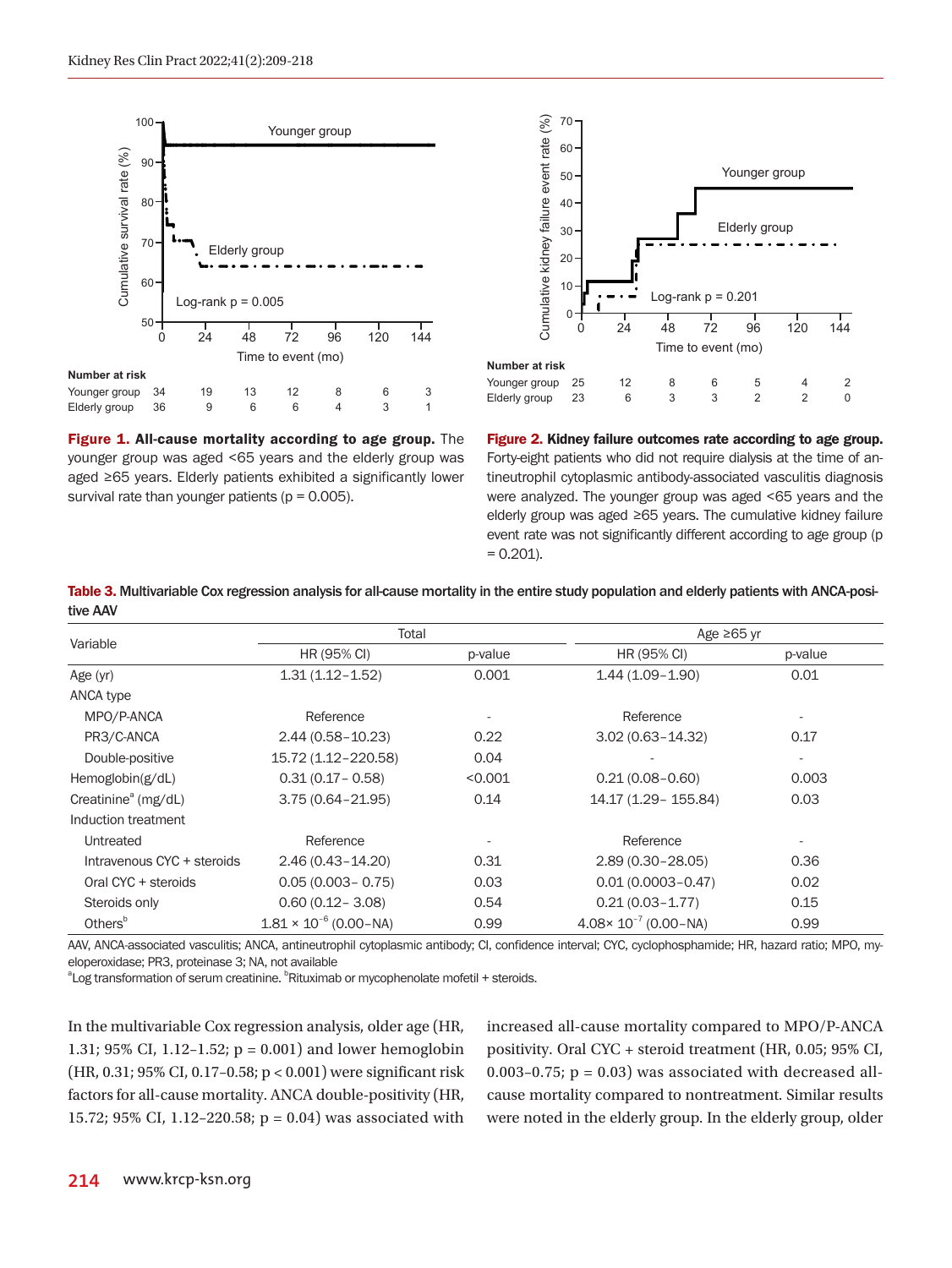age (HR, 1.44; 95% CI, 1.09–1.90;  $p = 0.01$ ) and lower hemoglobin (HR, 0.21; 95% CI, 0.08–0.60;  $p = 0.003$ ) were significant risk factors for all-cause mortality. In addition, higher serum creatinine (HR, 14.17; 95% CI, 1.29–155.84; p = 0.03) was a significant risk factor for all-cause mortality. The elderly group also showed decreased all-cause mortality with oral CYC + steroid treatment (HR, 0.01; 95% CI, 0.0003–0.47; p = 0.02) compared to nontreatment.

#### **Kidney outcomes**

During the follow-up period, nine patients (18.8%) developed kidney failure among 48 patients who did not require dialysis at the time of AAV diagnosis. The cause of kidney failure development included active AAV  $(n = 3)$ , infection  $(n = 1)$ , and CKD progression after AAV  $(n = 5)$ . The Kaplan-Meier curves for kidney failure events according to age group are presented in [Fig. 2.](#page-5-2) The event rates for kidney failure were not significantly different between the younger and elderly groups ( $p = 0.20$ ). [Table 4](#page-6-0) presents the Cox regression analysis for kidney failure outcomes. In the multivariable Cox regression analysis, higher serum creatinine (HR, 101.29; 95% CI, 3.25–3,159.70;  $p = 0.03$ ) at the time of AAV diagnosis was a significant risk factor for kidney failure outcomes. In addition, oral CYC + steroid treatment (HR, 0.02; 95% CI, 0.0009–0.56;  $p = 0.021$ ) was associated with decreased kidney failure events compared to nontreatment. Kidney recovery outcomes were evaluated for 22 patients who required dialysis at the time of AAV diagnosis. Four out of the 22 patients (18.2%) stopped dialysis. Two of the four were in the younger group and two were in the elderly group. In the elderly group, three out of seven of the untreated patients initially needed dialysis, all of whom were unable to stop dialysis.

## **Discussion**

In the present study, 36 elderly patients (51.4%) with AN-CA-positive AAV were enrolled over 14 years. During the study period, more elderly patients were diagnosed with AAV between 2013 and 2019 than between 2006 and 2012. In the follow-up period, 13 patients died, and most of these patients (11, 84.6%) were in the elderly group. Older age, lower hemoglobin, and higher serum creatinine were significant risk factors for all-cause mortality in the

<span id="page-6-0"></span>

| Table 4. Cox regression analysis for kidney failure outcomes in all |
|---------------------------------------------------------------------|
| patients with ANCA-positive AAV                                     |

| Variable                        | Multivariable analysis for total <sup>a</sup> |       |  |  |
|---------------------------------|-----------------------------------------------|-------|--|--|
|                                 | HR (95% CI)                                   |       |  |  |
| Age (yr)                        | $1.00(0.93 - 1.08)$                           | 0.93  |  |  |
| Creatinine <sup>b</sup> (mg/dL) | 101.29 (3.25-3,159.70)                        | 0.009 |  |  |
| Induction treatment             |                                               |       |  |  |
| Untreated                       | Reference                                     |       |  |  |
| Intravenous CYC + steroids      | $0.03(0.0006 - 1.26)$                         | 0.07  |  |  |
| $Oral CYC + steroids$           | $0.02(0.0009 - 0.56)$                         | 0.02  |  |  |
| Steroids only                   | $0.22(0.01 - 3.43)$                           | 0.28  |  |  |
| Others <sup>c</sup>             | $8.8 \times 10 - 6$ (0.00 - NA)               | 0.99  |  |  |
| Severe proteinuria <sup>d</sup> | 2.65 (0.29-24.35)                             | 0.39  |  |  |
| Severe hematuria <sup>d</sup>   | $0.57(0.07 - 4.50)$                           | 0.59  |  |  |

AAV, ANCA-associated vasculitis; ANCA, antineutrophil cytoplasmic antibody; CI, confidence interval; CYC, cyclophosphamide; HR, hazard ratio; NA, not available.

<sup>a</sup>Forty-eight patients who did not require dialysis at the time of AAV diagnosis were analyzed, <sup>b</sup>Log transformation of serum creatinine, <sup>c</sup>Rituximab or mycophenolate mofetil + steroids, dSevere proteinuria and hematuria were defined as dipstick urine protein ≥3+ and urine red blood cells ≥100/high-power field, respectively.

elderly group. Similar to our study, previous studies have also demonstrated that advancing age and impaired renal function are significant risk factors for mortality [\[14](#page-9-6)[,15](#page-9-4)]. Kidney outcomes were not significantly different between the younger and elderly groups in the present study.

In elderly patients, decreased immunity and the increased risk of infection are of great concern in immunosuppressant treatment. Elderly patients are particularly vulnerable to the adverse effects of disease and the immunosuppressants used for treatment. In the present study, there was decreased all-cause mortality in the oral CYC + steroids treatment group compared to the untreated group at all ages. This demonstrates the effect of immunosuppressants even in the elderly. In addition, the mortality rate may have been lower because the immunosuppressants were more likely to be used in stronger patients. Infection was the main cause of death, and six patients (54.5%) died of an infection in the elderly group, three of who were treated with immunosuppressants (1 patient each was treated with intravenous CYC + steroids, oral CYC + steroids, or steroids alone) and the other three underwent only supportive treatment. The three patients who received immunosuppressant treatment were relatively older compared to those who received supportive treatment (73, 83, and 83 years vs. 65, 73, and 73 years). In the present study,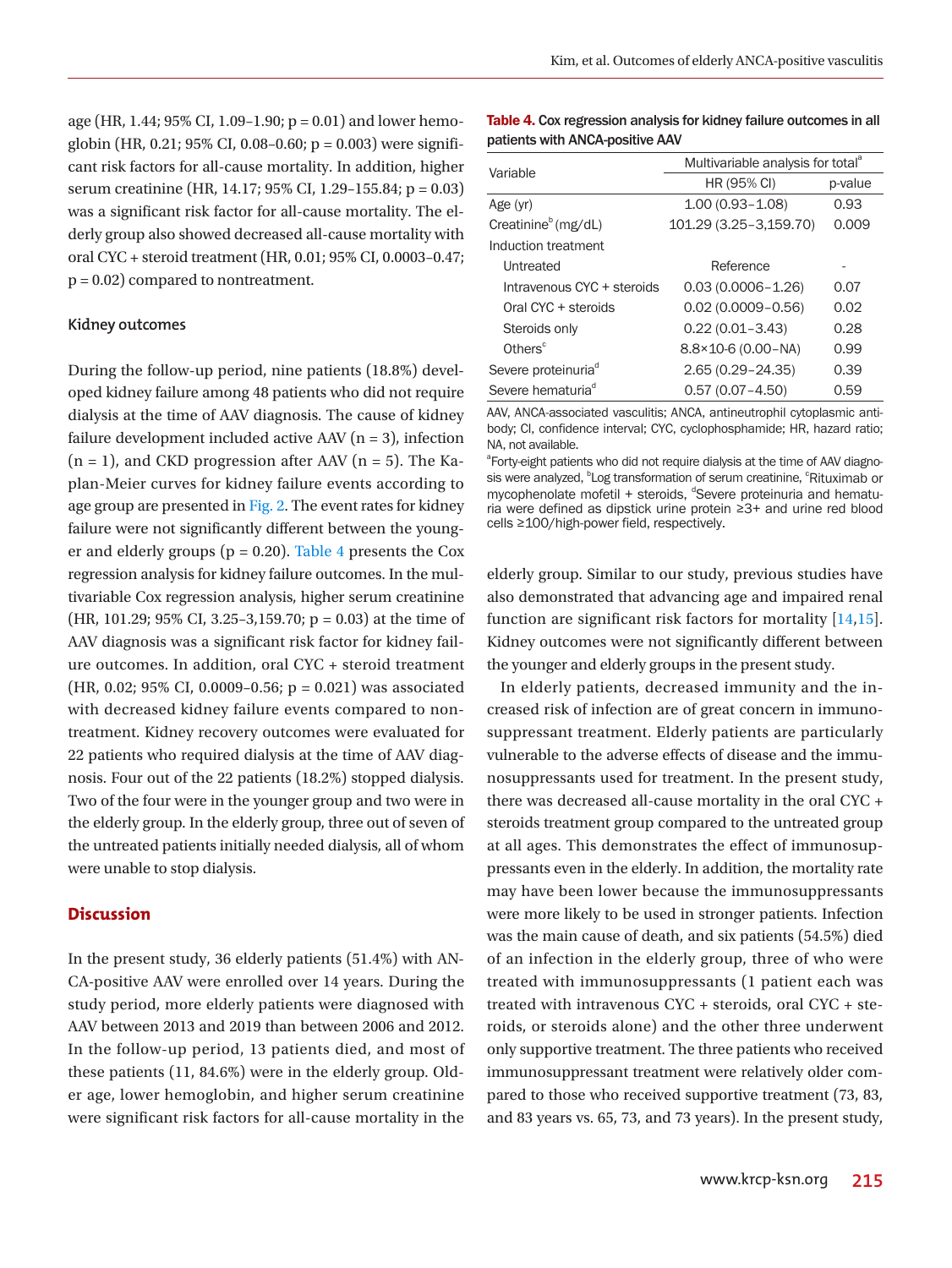there was no significant difference in mortality by infection in the elderly group, regardless of treatment with immunosuppressants. However, the small number of patients precludes a definite conclusion regarding this finding. In a previous retrospective study, patients that were older and receiving immunosuppressants had an increased risk of infection, particularly in the presence of leukopenia [3]. However, other studies have shown that elderly patients with AAV receiving immunosuppressants had a better prognosis (lower mortality and/or lower frequency of endstage renal disease [ESRD]) than those untreated or not treated via the standard method [\[16](#page-9-7)[,17\]](#page-9-5). Overall, immunosuppressants can be used with caution in elderly patients with AAV, with careful monitoring for adverse events.

In our study, there were not many patients who underwent rituximab induction treatment. In previous studies, rituximab was not inferior compared to CYC as an induction treatment [\[18](#page-9-8)[,19](#page-9-9)], and rituximab was more efficacious than CYC in patients with relapsing disease [\[18\]](#page-9-8). Adverse events were comparable between the two treatments and there was no trend toward reduced infection rates [\[20\]](#page-9-10). However, rituximab induction may be preferred in frail older adults according to the expert recommendation in the draft of the 2020 KDIGO clinical guideline on glomerular disease. Therefore, appropriate immunosuppressants in elderly patients can improve the prognosis of the patient. Further study is needed on the outcome of elderly AAV patients using rituximab.

In the present study, oral CYC was prescribed more often than intravenous CYC in older patients. The CYCLOPS study showed that intravenous pulse and oral continuous CYC were equally efficacious and pulse intravenous therapy had lower side effects, including leukopenia [[21\]](#page-9-11). The long-term follow-up of the CYCLOPS study demonstrated that pulse CYC was not associated with increased mortality or long-term morbidity; however, it was associated with a higher risk of relapse than oral CYC [\[22](#page-9-12)]. In the present study, the reasons for the greater use of oral CYC compared to intravenous CYC in the elderly could be the following. First, patients from before the CYCLOPS study era were also included in the study, and because of concerns about relapse, which would have required repeat high-dose immunosuppressants, oral CYC may have been prescribed more often than intravenous CYC. Furthermore, intravenous CYC may have been less prescribed in the elderly because the administration method is more cumbersome than oral therapy and occasionally needs short-term admission. In a previous study, oral CYC was prescribed more often than intravenous CYC in very elderly AAV patients (oral vs. intravenous: 58% vs. 24%) [\[17\]](#page-9-5). In another observational study, patients receiving oral CYC were older than those receiving intravenous CYC (72 years [65–78 years] vs. 55 years [44–68 years], p < 0.001) [\[23\]](#page-9-13).

Lower hemoglobin was a significant risk factor for allcause mortality in the entire study population, including the elderly group. Anemia-related markers, such as mean corpuscular volume (MCV), mean corpuscular hemoglobin concentration (MCHC), ferritin, iron, total-iron binding capacity (TIBC), and transferrin saturation (TSAT) were evaluated. MCV was  $88.6 \pm 4.8$  fL and MCHC was  $33.4 \pm 1.7$  g/dL. Serum ferritin, iron, TIBC, and TSAT values were available only in 42 patients. Serum ferritin was 552.0 ng/mL (251.8– 837.3 ng/mL) and serum iron was 29.0 μg/dL (22.0–51.5 μg/ dL). Serum ferritin was significantly higher in the elderly group than in the younger group (younger vs. elderly: 308.2 ng/mL [168.6–646.9 ng/mL] vs. 571.1 ng/mL [375.6–1,092.5 ng/mL];  $p = 0.04$ . Iron ( $p = 0.428$ ) and TSAT ( $p = 0.35$ ) were not significantly different between the younger and elderly groups. The presence of anemia is known to increase with age, and anemia is common in the elderly [\[24\]](#page-9-10). In one study, anemia was prevalent in >10% of people aged ≥65 years and in >20% of those aged ≥85 years in the United States [\[24](#page-9-10)]. In a recent study, 13.8% of people aged ≥65 years who participated in a Korean national survey had anemia [\[25](#page-9-14)]. Aging is a proinflammatory condition that may cause altered iron handling or the suppression of erythroid progenitors [\[26](#page-9-15)]. Anemia in the elderly is related to various adverse outcomes, including hospitalization, morbidity, and mortality [\[27\]](#page-9-16). In our study, ferritin was higher in the elderly, which may reflect inflammatory conditions and lower hemoglobin associated with patient death.

The presence of kidney involvement or impaired renal function is a common negative prognostic factor for elderly patients [14,15]. In the present study, higher serum creatinine was a significant risk factor for all-cause mortality in the elderly group. AAV-associated kidney involvement often presents as rapidly progressive GN [\[28\]](#page-9-17) and can cause poor morbidities and mortality. Therefore, if elderly patients with AAV have kidney involvement or impaired renal function, meticulous care and close follow-up and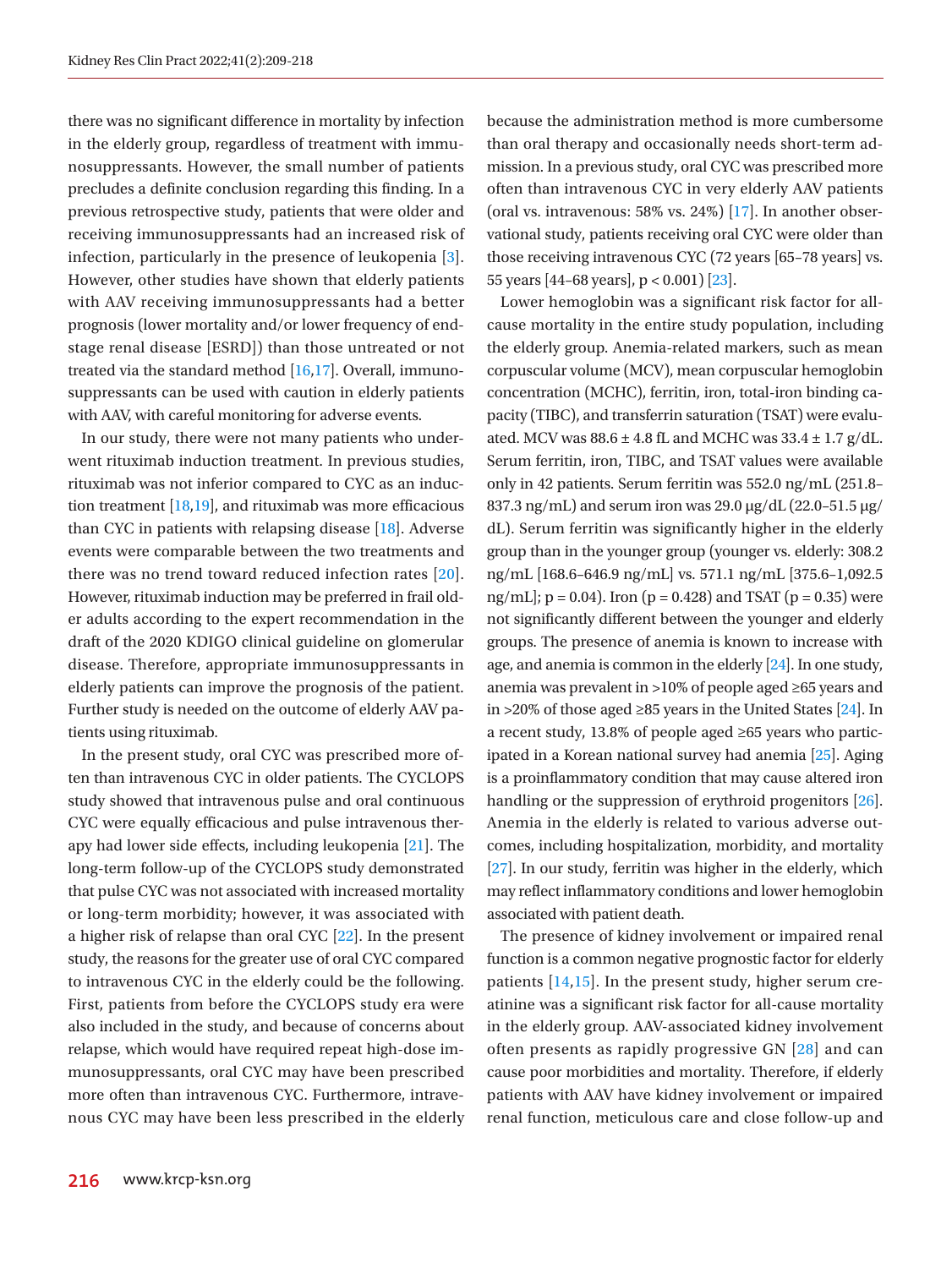monitoring are needed.

In the present study, ANCA-positive AAV was not classified as GPA, MPA, or EGPA. AAV classification according to clinical phenotype, especially GPA or MPA, has significant overlap in clinical features and often ambiguous distinctions, adding to the controversial issues in AAV classification [\[29\]](#page-9-18). A classification system according to ANCA specificity (MPO-ANCA vs. PR3-ANCA disease) has been proposed. Relapse rates and clinical outcomes are better associated with ANCA specificity [\[29\]](#page-9-18). Therefore, in the present study, ANCA-positive AAV was classified as MPO/P-ANCA, PR3/C-ANCA, or double-positive AAV. In a previous study, there were no differences in mortality or time to remission between MPO-positive and PR3-positive patients, but PR3-positive patients had a higher rate of relapse and relapsed earlier than MPO-positive patients [\[30\]](#page-9-19). In the present study, there were no significant differences in mortality between MPO/P-ANCA and PR3/C-ANCA; however, further large-scale studies are needed to clarify our findings.

The strength of our study is that we investigated the outcomes of patients with AAV, especially elderly patients. In previous randomized controlled trials of induction immunosuppressant in AAV, the mean ages of patients were 57 years  $[10]$ , 53 years  $[18]$ , and 60 years  $[31]$  $[31]$ , and in another study, elderly patients aged above 75 years were excluded [15]. In previous studies, similar responses to immunosuppressive treatment were found in elderly AAV patients compared to younger people [3], and one study found that they did not respond well [\[32](#page-9-21)]. Bomback et al. [17] showed that immunosuppressants were associated with a lower risk of ESRD or combined ESRD or death risk at 1 year in very elderly patients over 80 years of age. In a recent study, older age and infection were major risk factors for 1-year mortality in AAV patients over 65 years but failed to show a statistical significance between therapeutic strategy and mortality [\[33](#page-9-22)]. In our study, we investigated outcomes according to immunosuppressant use in elderly AAV patients and entire study patients, which is an advantage in our study. However, our study also has several limitations. First, we could not exclude the possibility of residual confounders because of the retrospective nature of the study. Moreover, we could not conduct a multivariable analysis for all-cause mortality in the younger group because mortality events (only two patients [2.9%]) were low during the follow-up period. In addition, this was a single-center study in Korea; thus, caution is required when generalizing our findings to other ethnicities.

In conclusion, patients aged 65 years or older had higher mortality rates than younger patients, which was associated with older age, lower hemoglobin, higher serum creatinine, and nontreatment compared to oral CYC + steroids.

# **Conflicts of interest**

All authors have no conflicts of interest to declare.

# **Authors' contributions**

Conceptualization, Data curation, Formal analysis: HJK, EYS Investigation: All authors Methodology: All authors Project administration: EYS Writing–original draft: HJK, EYS Writing–review & editing: HJK, EYS All authors read and approved the final manuscript.

## **ORCID**

Hyo Jin Kim, https://orcid.org/0000-0001-9289-9073 Miyeun Han, https://orcid.org/0000-0001-7304-2496 Sang Heon Song, https://orcid.org/0000-0002-8218-6974 Eun Young Seong, https://orcid.org/0000-0002-6006-0051

## <span id="page-8-2"></span>**References**

- <span id="page-8-0"></span>1. [Jennette JC, Falk RJ, Bacon PA, et al. 2012 revised International](https://www.ncbi.nlm.nih.gov/pubmed/23045170)  [Chapel Hill Consensus Conference Nomenclature of Vasculiti](https://www.ncbi.nlm.nih.gov/pubmed/23045170)des. *[Arthritis Rheum](https://www.ncbi.nlm.nih.gov/pubmed/23045170)* 2013;65:1–11.
- <span id="page-8-1"></span>2. [Cornec D, Cornec-Le Gall E, Fervenza FC, Specks U. ANCA-as](https://doi.org/10.1038/nrrheum.2016.123)[sociated vasculitis: clinical utility of using ANCA specificity to](https://doi.org/10.1038/nrrheum.2016.123)  classify patients. *[Nat Rev Rheumatol](https://doi.org/10.1038/nrrheum.2016.123)* 2016;12:570–579.
- 3. [Harper L, Savage CO. ANCA-associated renal vasculitis at the](https://doi.org/10.1093/rheumatology/keh522)  [end of the twentieth century: a disease of older patients.](https://doi.org/10.1093/rheumatology/keh522) *Rheu[matology \(Oxford\)](https://doi.org/10.1093/rheumatology/keh522)* 2005;44:495–501.
- <span id="page-8-3"></span>4[. Watts RA, Lane SE, Bentham G, Scott DG. Epidemiology of sys](https://doi.org/10.1002/1529-0131(200002)43)[temic vasculitis: a ten-year study in the United Kingdom.](https://doi.org/10.1002/1529-0131(200002)43) *Arthritis Rheum* [2000;43:414–419.](https://doi.org/10.1002/1529-0131(200002)43)
- 5. [Ntatsaki E, Watts RA, Scott DG. Epidemiology of ANCA-associat](https://doi.org/10.1016/j.rdc.2010.04.002)ed vasculitis. *[Rheum Dis Clin North Am](https://doi.org/10.1016/j.rdc.2010.04.002)* 2010;36:447–461.